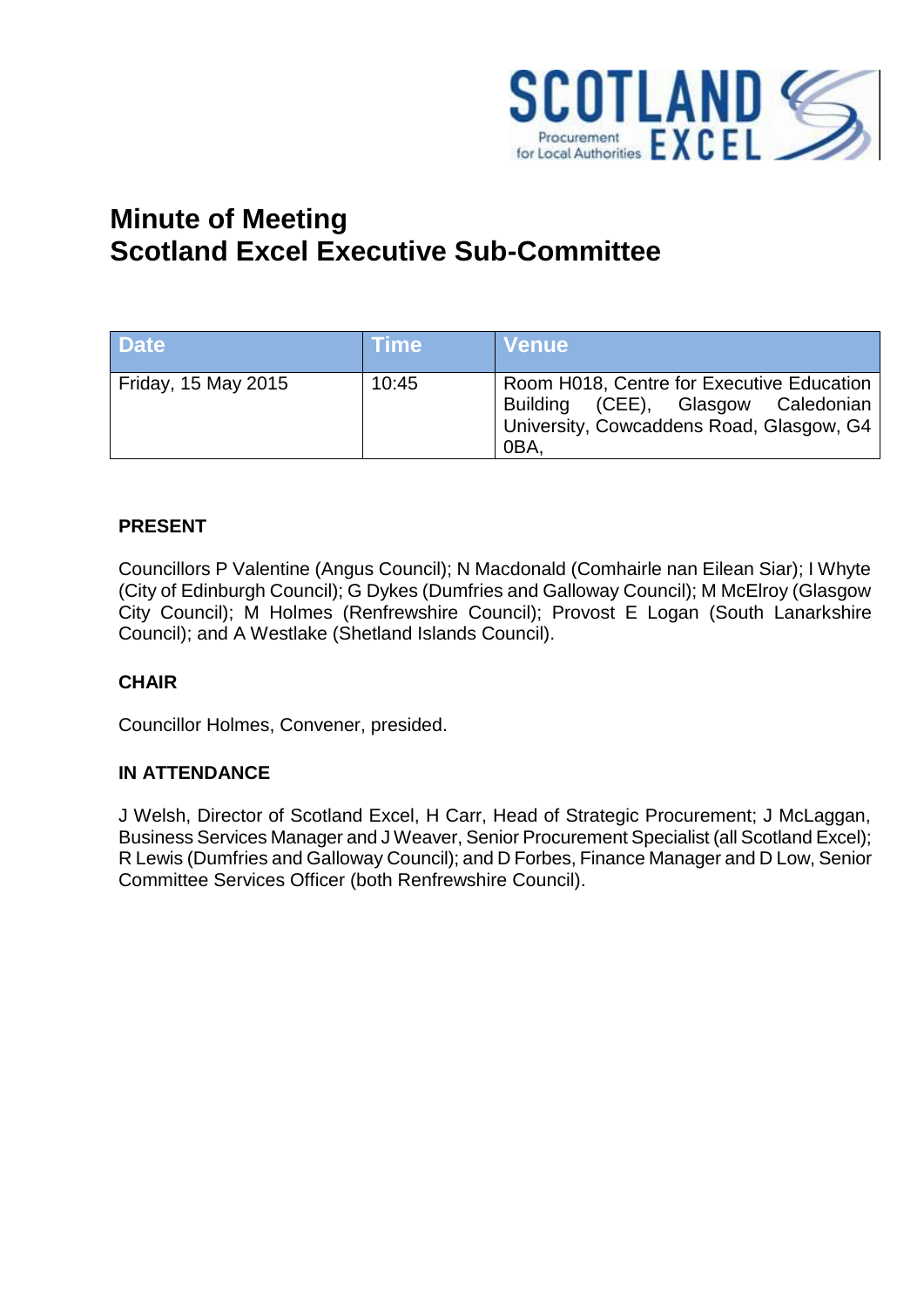## **APOLOGIES**

Councillors L Erskine and I Chisholm (both Fife Council); M Smith (Highland Council); and G McLean (North Ayrshire Council).

#### **DECLARATIONS OF INTEREST**

The Clerk intimated this was a standard item on the Agenda and asked members to indicate if there were any declarations of interest.

No declarations of interest were expressed.

#### **ADDITIONAL ITEM**

The Convener intimated that there was an additional item which had not been included in the notice calling the meeting in relation to the appointment of the Head of Customer and Business Services and, being of the opinion that the item was urgent authorised its consideration as item 8 below.

## 1 **MINUTE OF EXECUTIVE SUB-COMMITTEE**

There was submitted the Minute of the meeting of the Executive Sub-Committee held on 27 March, 2015.

**DECIDED**: That the Minute be approved.

# 2 **REVENUE BUDGET MONITORING REPORT TO 27 FEBRUARY, 2015**

There was submitted a joint Revenue Budget Monitoring report by the Treasurer and Director of Scotland Excel for the period 1 April, 2014 to 27 February, 2015.

**DECIDED:** That the report be noted.

#### 3 **UPDATE ON THE 2015-18 CORPORATE STRATEGY AND OPERATIONAL PLAN**

There was submitted a report by the Director of Scotland Excel relative to the development of a new three year corporate strategy to underpin the next phase of growth for the organisation, and ensure its long term sustainability as a successful local government shared service.

The report provided a summary of the proposed strategic direction for the organisation and included an overview of the key operational activities that would be undertaken to deliver the strategy. The strategy was based around 12 objectives aligned to four business goals: supporting the delivery of better and more effective public services; being sustainable in everything we do; placing customers at the heart of our business; and becoming the partner of choice for delivering shared services.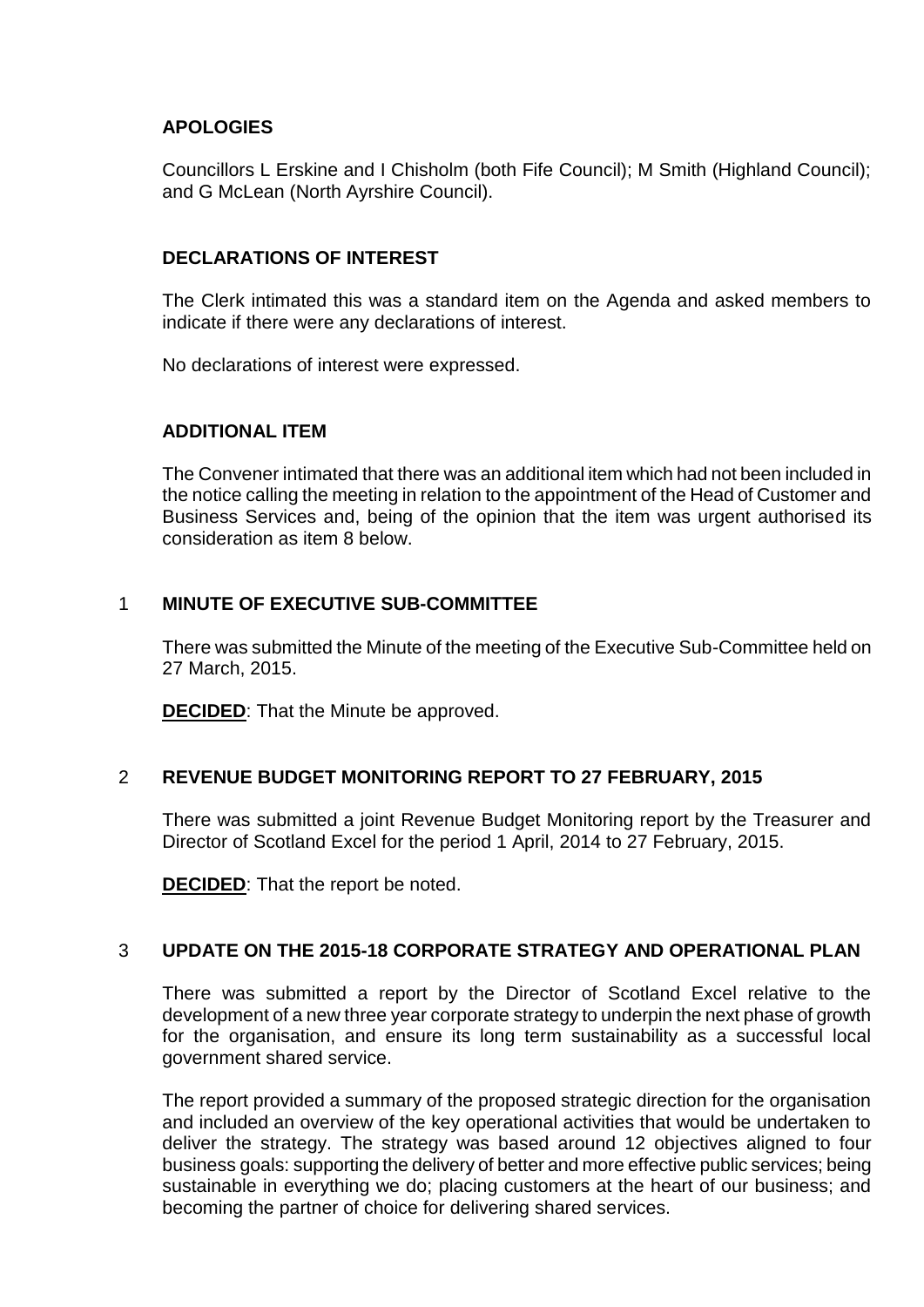A copy of the strategy map was attached as an appendix to the report.

**DECIDED**: That the progress being made towards the development of a new corporate strategy and operational plan be noted.

#### 4 **SCOTLAND EXCEL YEAR END REPORT 2014/15**

There was submitted a report by the Director of Scotland Excel relative to the development and activities of Scotland Excel during 2014/15 in terms of the five strategic aims of Scotland Excel.

**DECIDED**: That the report be noted.

#### 5 **EMPLOYEE ABSENCE MANAGEMENT REPORT**

There was submitted a report by the Director of Scotland Excel relative to the employee absence statistics for Scotland Excel. The report advised of the absence levels for the period to March 2015 and provided information relating to the absence statistics and reasons thereto.

**DECIDED:** That the report be noted.

#### 6 **ASSOCIATE MEMBER REPORT**

Under reference to item 3 of the Minute of meeting of the Sub-Committee held on 27 March, 2015, there was submitted a report by the Director of Scotland Excel relative to the proposed changes to the fee structure for Associate Membership.

The first level of fee paying groups would pay an annual fee of £500 and these would typically be organisations who accessed contracts on a regular basis, but who were not expected to exceed £10,000 per annum across all contracts.

The second level of fees would be applied to groups with annual spend between £10,000 and £50,000 across the contract portfolio. Membership fees for these organisations would be £1,000 per annum.

The third level would be groups who accessed contracts on a regular basis and where the annual spend was over £50,000. Membership fees for these organisations would be £2,000 per annum with a charge of 1% of contract spend.

Details of the number of organisations within each fee level grouping were included in the appendix to the report.

**DECIDED**: That the fee structure proposed under the groupings of membership identified in the report be approved.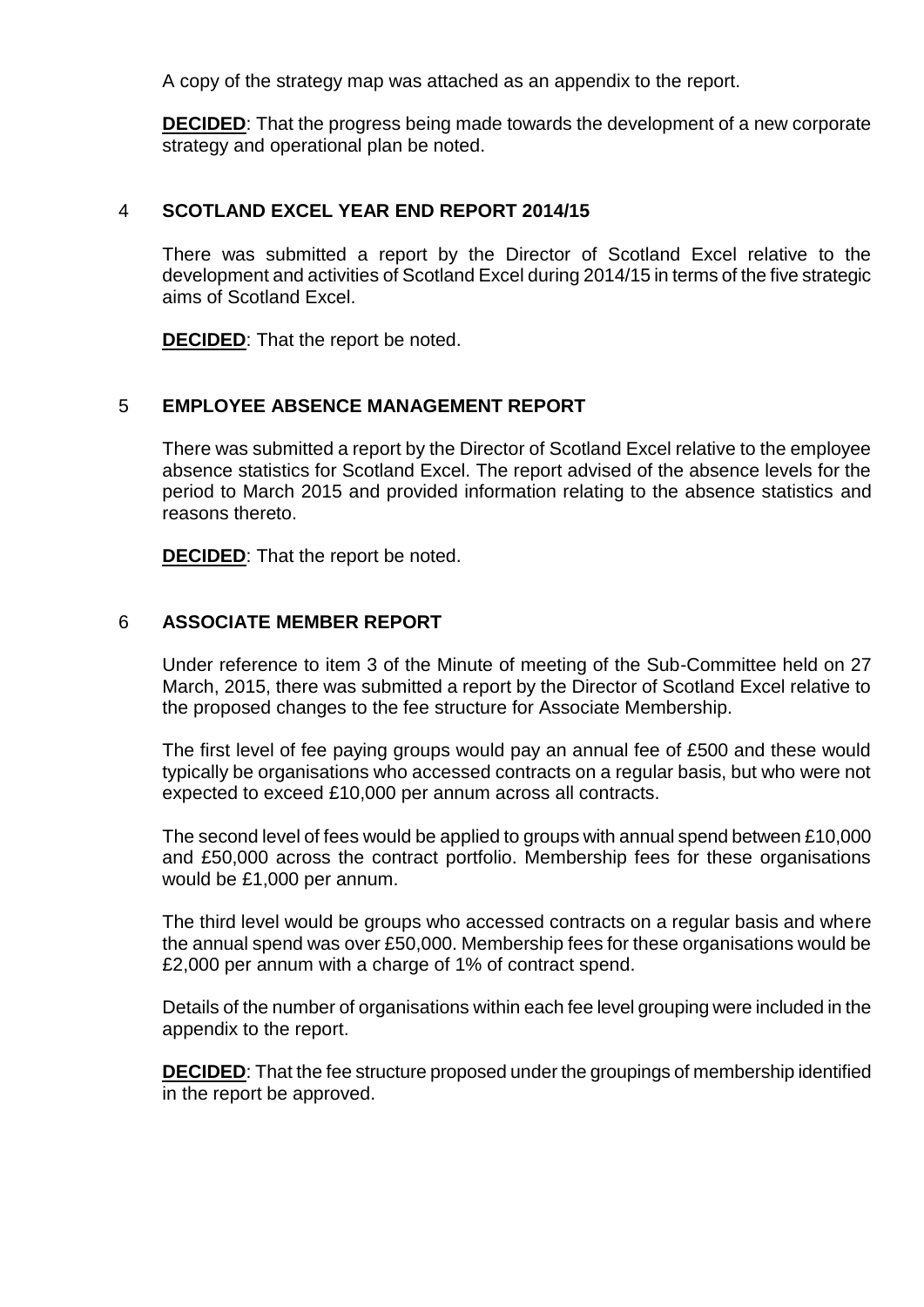#### 7 **CONTRACTS FOR APPROVAL - CARE HOMES FOR ADULTS WITH LEARNING DISABILITIES**

There was submitted an amended report by the Director of Scotland Excel relative to the first national framework agreement for care homes for adults with learning disabilities.

The national framework established consistent quality requirements based on the views and wishes of people with learning disabilities, and expected high standards of individualised support. It introduced greater transparency around costs and supported commissioners to achieve improved value for money. The report intimated that the national framework would also improve understanding of the nature of services and relationship between price and service delivery, and help to develop a stronger basis for effective working relationships between councils and providers. In the longer term, it would provide opportunities for development and improvement of services to meet the aims of the Scottish Government "The Keys to Life" strategy.

**DECIDED**: That the framework agreement be awarded to all providers submitting a compliant bid as detailed below:

Tenderer: Quarriers\* Care home: Finnart Street Registered with Care Inspectorate as: Quarriers Finnart Street Care Inspectorate Care Service Registration number: CS2003001114 Score: 79.5 Band: 1 Deferred Award: N

Tenderer Quarriers\* Care home: Ashgrove Registered with Care Inspectorate as: Quarriers – Ashgrove/Glen Valley Care Inspectorate Care Service Registration number: CS2003001128 Score: 78.9 Band : 1 Deferred Award: Y

Tenderer: Leonard Cheshire Disability\* Care home: Cheshire House Registered with Care Inspectorate as: Cheshire House (Care Home) Care Inspectorate Care Service Registration number: CS2003008524 Score: 78.1 Band: 1 Deferred Award: N

Tenderer: Leonard Cheshire Disability\* Care home: Pinewood Registered with Care Inspectorate as: Abi Unit Acquired Brain Injury Care Inspectorate Care Service Registration number: CS2003010997 Score: 78.1 Band: 1 Deferred Award: Y

Tenderer: Quarriers\* Care home: Westview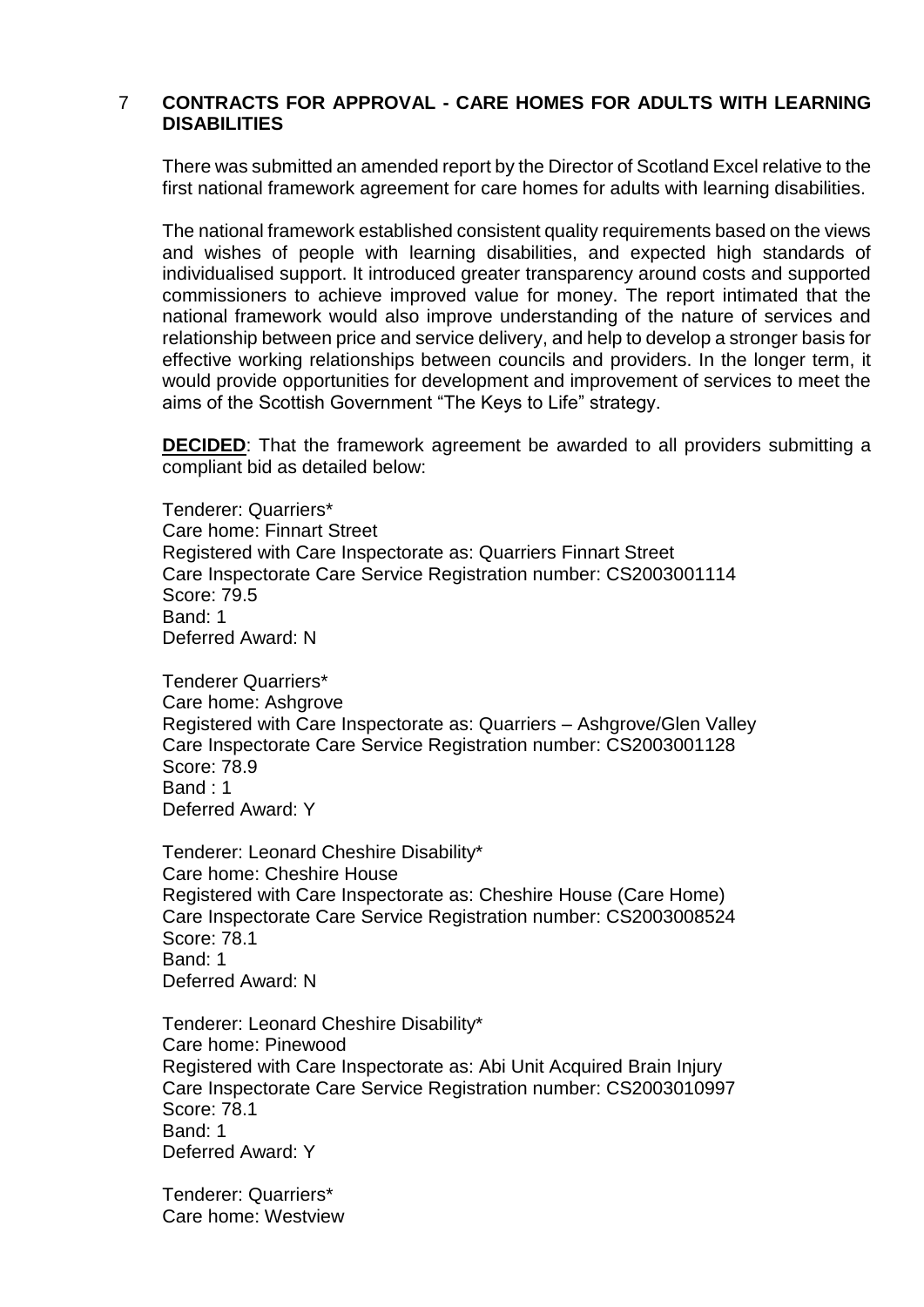Registered with Care Inspectorate as: Westview Care Inspectorate Care Service Registration number: CS2003001112 Score: 77.8 Band: 1 Deferred Award: N

Tenderer: Quarriers\* Care home: Davidson House Registered with Care Inspectorate as: Quarriers – Davidson/Parklands/Kelly Care Inspectorate Care Service Registration number: CS2003001127 Score: 77.6 Band: 1 Deferred Award: Y

Tenderer: Capability Scotland\* Care home: Lanarkshire Houses Registered with Care Inspectorate as: Lanarkshire Houses Care Inspectorate Care Service Registration number: CS2003015475 Score: 77.0 Band: 1 Deferred Award: Y

Tenderer: Capability Scotland\* Care home: Upper Springland Registered with Care Inspectorate as: Upper Springland Care Inspectorate Care Service Registration number: CS2003009777 Score: 76.7 Band: 1 Deferred Award: N

Tenderer: Quarriers\* Care home: Riverview Registered with Care Inspectorate as: Riverview Care Inspectorate Care Service Registration number: CS2003001113 Score: 76.6 Band: 1 Deferred Award: N

Tenderer: Quarriers\* Care home: Dunn Street Registered with Care Inspectorate as: Dunn Street, Duntocher – Respite Service Care Inspectorate Care Service Registration number: CS2010238999 Score: 76.5 Band: 1 Deferred Award: N

Tenderer: Capability Scotland\* Care home: Wallace Court Registered with Care Inspectorate as: Wallace Court Care Inspectorate Care Service Registration number: CS2003001270 Score: 76.1 Band: 1 Deferred Award: Y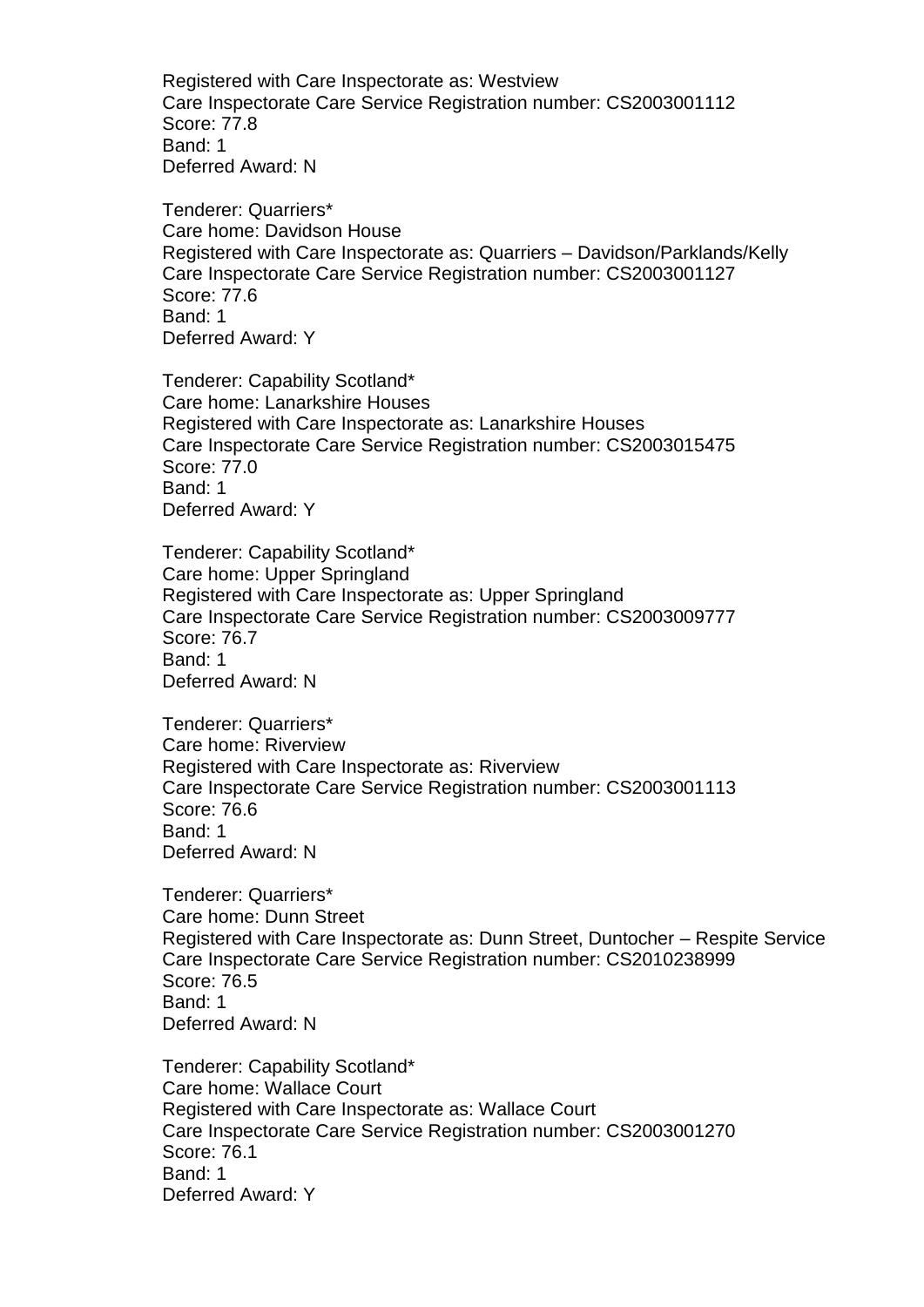Tenderer: Quarriers\* Care home: Mavisbank Registered with Care Inspectorate as: Mavisbank Gardens Care Inspectorate Care Service Registration number: CS2003000874 Score: 76.1 Band: 1 Deferred Award: N

Tenderer: Leonard Cheshire Disability\* Care home: Newhaven Road Registered with Care Inspectorate as: Leonard Cheshire – Newhaven Road Care Inspectorate Care Service Registration number: CS2003010989 Score: 75.2 Band: 1 Deferred Award: Y

Tenderer: Leonard Cheshire Disability\* Care home: Wardieburn Registered with Care Inspectorate as: Leonard Cheshire Wardieburn Street Care Inspectorate Care Service Registration number: CS2003010995 Score: 75.2 Band: 1 Deferred Award: Y

Tenderer: Leonard Cheshire Disability\* Care home: Hepburn Court, West Lodge Registered with Care Inspectorate as: Hepburn Court, West Lodge Care Inspectorate Care Service Registration number: CS2003037897 Score: 75.0 Band: 1 Deferred Award: N

Tenderer: Leonard Cheshire Disability \* Care home: Argyle Street Registered with Care Inspectorate as: 7-9 Argyle Street Care Inspectorate Care Service Registration number: CS2003010993 Score: 74.8 Band: 1 Deferred Award: N

Tenderer: Leonard Cheshire Disability\* Care home: Bath Street Registered with Care Inspectorate as: 25 Bath Street Care Inspectorate Care Service Registration number: CS2003010994 Score: 74.6 Band: 1 Deferred Award: N

Tenderer: Leonard Cheshire Disability\* Care home: Alemoor Crescent Registered with Care Inspectorate as: Leonard Cheshire Alemoor Crescent Care Inspectorate Care Service Registration number: CS2003015503 Score: 74.4 Band: 1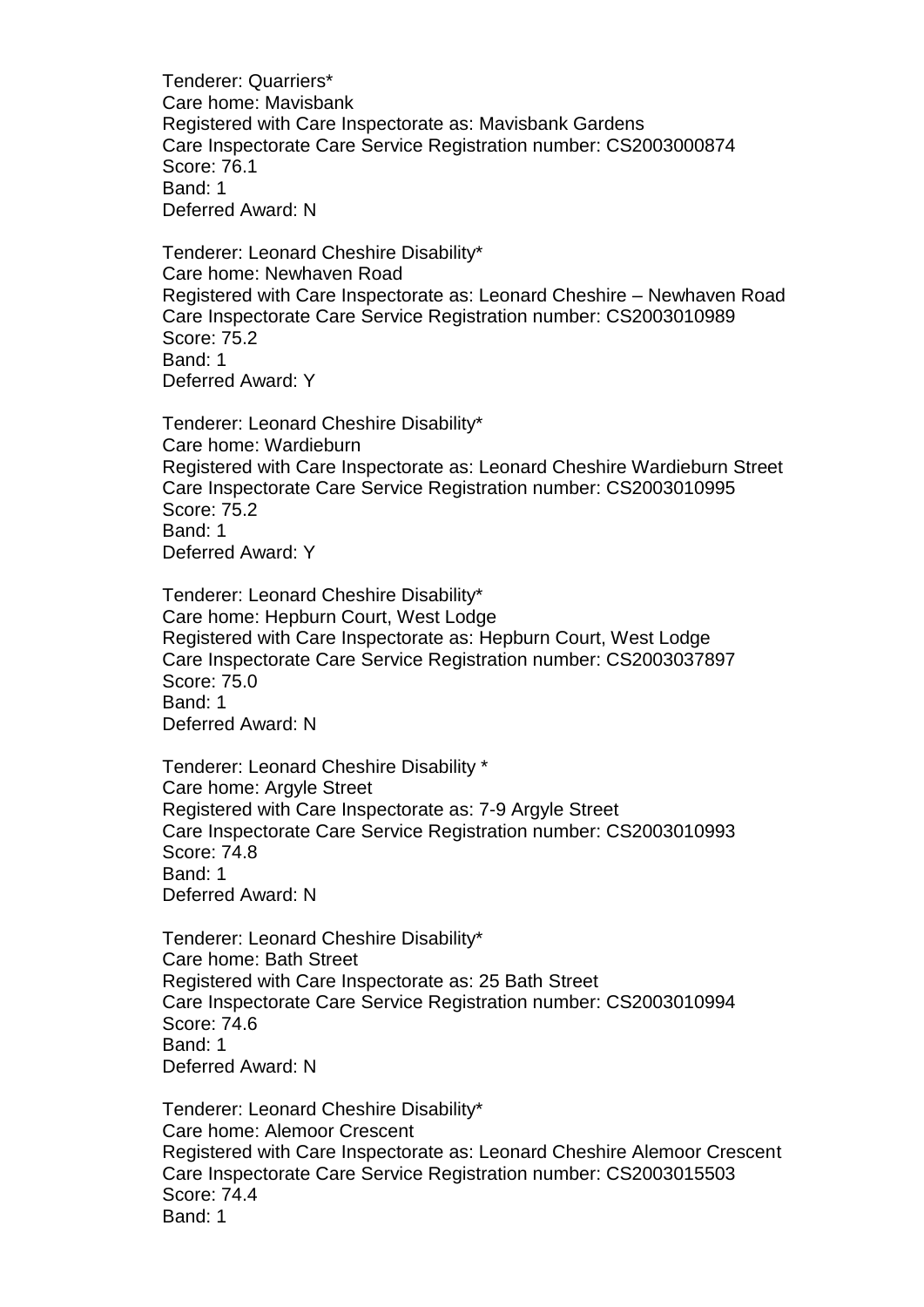Deferred Award: N

Tenderer: Leonard Cheshire Disability\* Care home: Atkinson Road Respite Registered with Care Inspectorate as: Atkinson Road Respite Care Inspectorate Care Service Registration number: CS2004075567 Score: 73.9 Band: 1 Deferred Award: N

Tenderer: Stoneywood Care Services Ltd\* Care home: Stoneywood House & Villa Registered with Care Inspectorate as: Stoneywood House & Villa Care Inspectorate Care Service Registration number: CS2008185591 Score: 73.2 Band: 1 Deferred Award: N

Tenderer: Leonard Cheshire Disability\* Care home: Letham Court Respite Registered with Care Inspectorate as: Letham Court Respite Care Inspectorate Care Service Registration number: CS2003010990 Score: 72.7 Band: 1 Deferred Award: N

Tenderer: Quarriers\* Care home: Merrybrook Registered with Care Inspectorate as: Merrybrook Care Inspectorate Care Service Registration number: CS2003001118 Score: 72.7 Band: 1 Deferred Award: N

Tenderer: Real Life Options\* Care home: 2 The Steading Registered with Care Inspectorate as: 2 The Steading Care Inspectorate Care Service Registration number: CS2011303448 Score: 72.2 Band: 1 Deferred Award: N

Tenderer: Real Life Options\* Care home: 8-10 Gideon Street Registered with Care Inspectorate as: 8 – 10 Gideon Street Care Inspectorate Care Service Registration number: CS2011303450 Score: 72.2 Band: 1 Deferred Award: N

Tenderer: Real Life Options\* Care home: 86 Pumpherston Road Registered with Care Inspectorate as: 86 Pumpherston Road Care Inspectorate Care Service Registration number: CS2011303447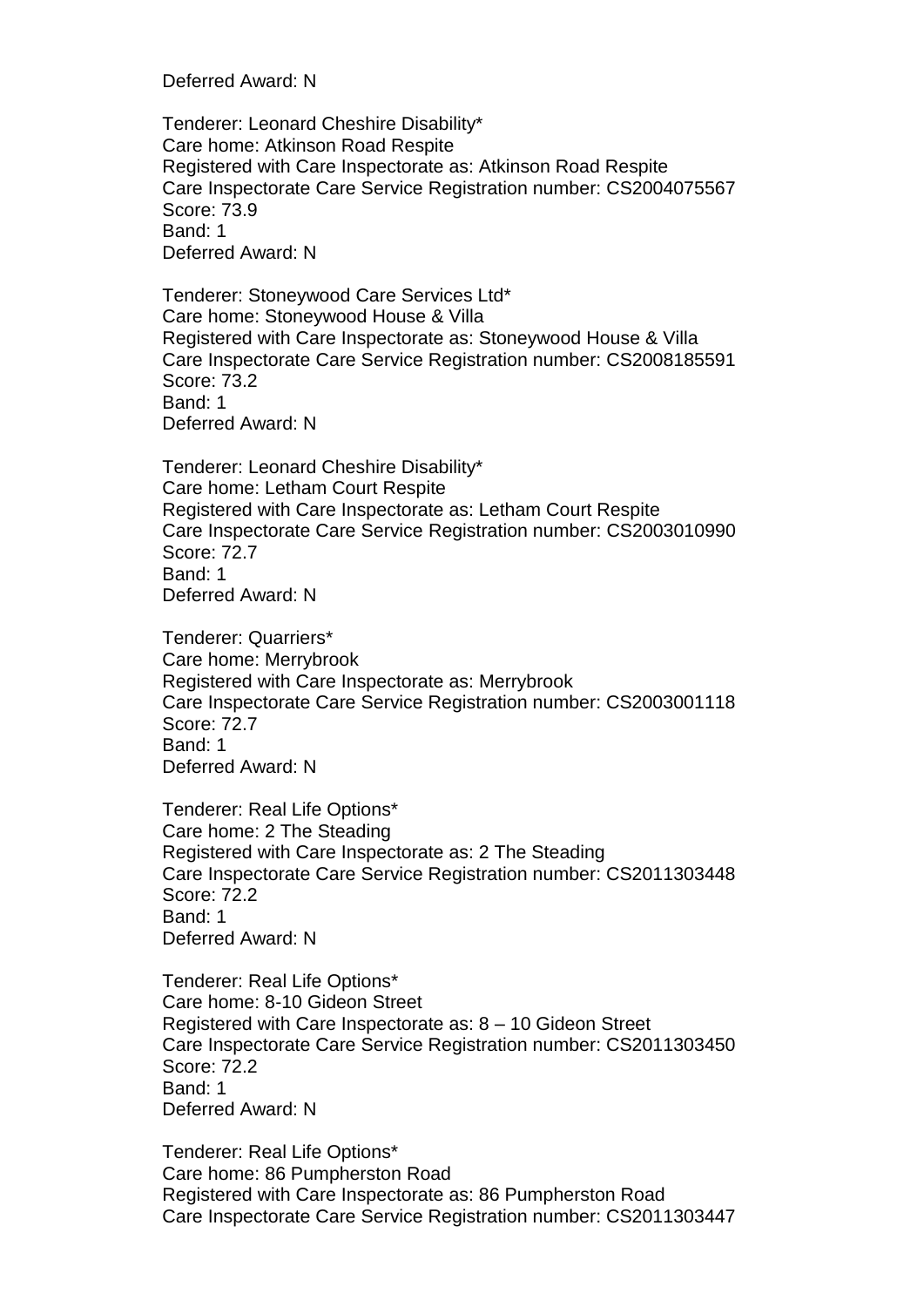Score: 72.2 Band: 1 Deferred Award: N

Tenderer: Real Life Options\* Care home: Hawick Project Registered with Care Inspectorate as: Hawick Project Care Inspectorate Care Service Registration number: CS2011303440 Score: 72.2 Band: 1 Deferred Award: N

Tenderer: Real Life Options\* Care home: Longcroft Registered with Care Inspectorate as: Longcroft Care Inspectorate Care Service Registration number: CS2011303445 Score: 72.2 Band: 1 Deferred Award: N

Tenderer: Real Life Options\* Care home: Longstone Grove Registered with Care Inspectorate as: Longstone Grove Care Inspectorate Care Service Registration number: CS2011303441 Score: 72.2 Band: 1 Deferred Award: N

Tenderer: Leonard Cheshire Disability\* Care home: Fife Short Breaks Registered with Care Inspectorate as: Short Breaks Glamis House Care Inspectorate Care Service Registration number: CS2003037923 Score 71.6 Band: 1 Deferred Award: N

Tenderer: Quarriers\* Care home: Fountainview Registered with Care Inspectorate as: Quarriers Fountainview Care Inspectorate Care Service Registration number: CS2003001116 Score: 69.3 Band: 2 Deferred Award: N

Tenderer: Leonard Cheshire Disability\* Care home: Blackadder Road Registered with Care Inspectorate as: Leonard Cheshire - Blackadder Care Inspectorate Care Service Registration number: CS2003010996 Score: 65.4 Band: 2 Deferred Award: N

Tenderer: Parkcare Homes (No 2) Ltd\* Care home: Dunvegan - Stenhousemuir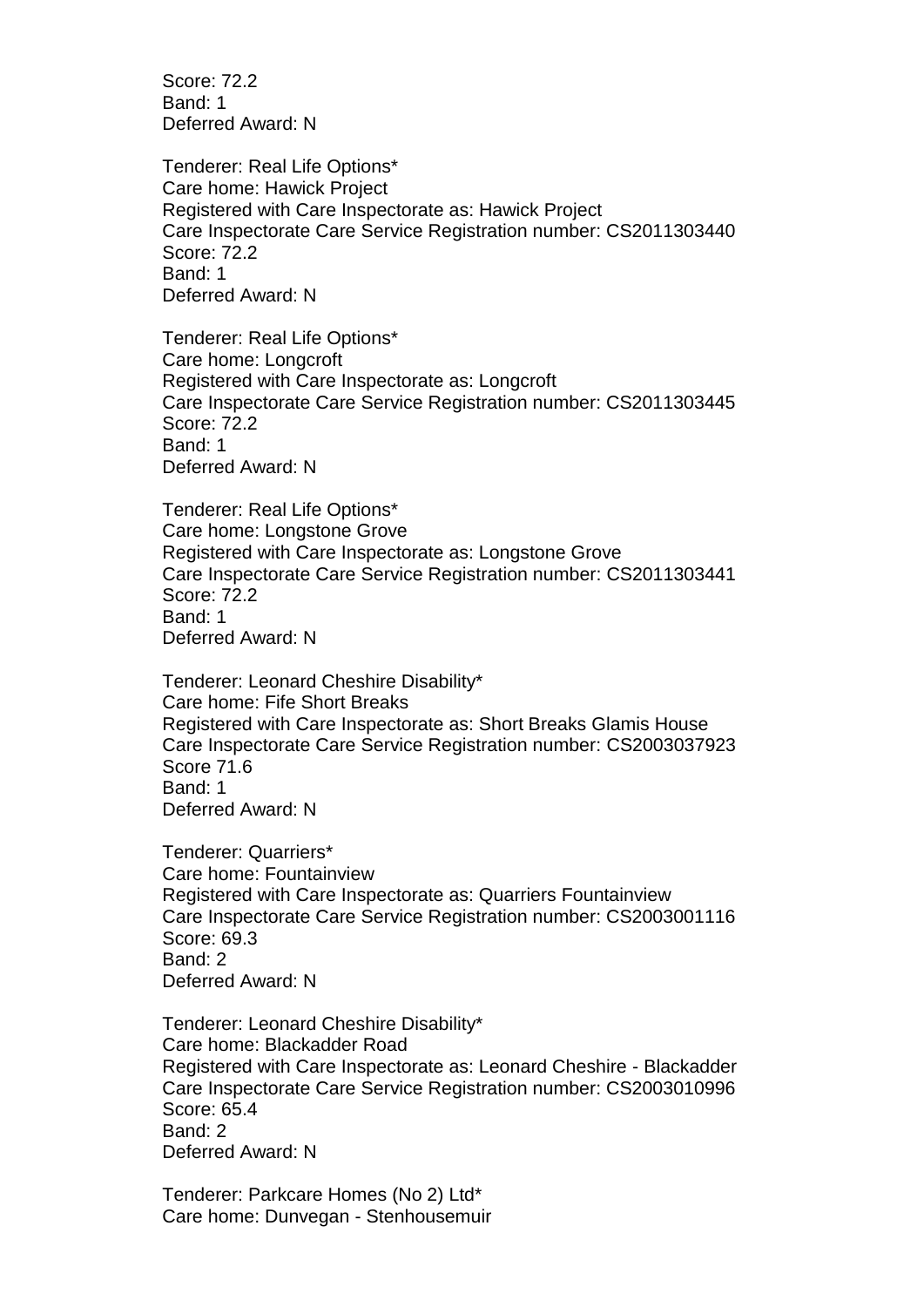Registered with Care Inspectorate as: Dunvegan - Stenhousemuir Care Inspectorate Care Service Registration number: CS2003015617 Score: 65.4 Band: 1 Deferred Award: N

Tenderer: Parkcare Homes (No 2) Ltd\* Care home: Kirklea Registered with Care Inspectorate as: Kirklea Care Inspectorate Care Service Registration number: CS2003000774 Score: 65.1 Band: 1 Deferred Award: N

Tenderer: Camphill Blair Drummond Trust Ltd\* Care home: Camphill Blair Drummond Registered with Care Inspectorate as: Camphill Blair Drummond Care Inspectorate Care Service Registration number: CS2003011474 Score: 64.9 Band: 1 Deferred Award: N

Tenderer: Care UK Learning Disabilities Services Ltd\* Care home: Castle Street Registered with Care Inspectorate as: Castle Street Care Inspectorate Care Service Registration number: CS2003001388 Score: 64.7 Band: 1 Deferred Award: N

Tenderer: Embrace (Combined) Limited\* Care home: Millport Registered with Care Inspectorate as: Millport Care Centre Care Inspectorate Care Service Registration number: CS2007157969 Score: 64.5 Band: 1 Deferred Award: N

Tenderer: Parkcare Homes (No 2) Ltd\* Care home: Drummond House Registered with Care Inspectorate as: Drummond House Care Inspectorate Care Service Registration number: CS2003001396 Score: 64.3 Band: 1 Deferred Award: Y

Tenderer: The Richmond Fellowship Scotland Ltd\* Care home: Todhill Country Centre Registered with Care Inspectorate as: Harbourside Project Care Inspectorate Care Service Registration number: CS2003001174 Score: 63.2 Band: 1 Deferred Award: N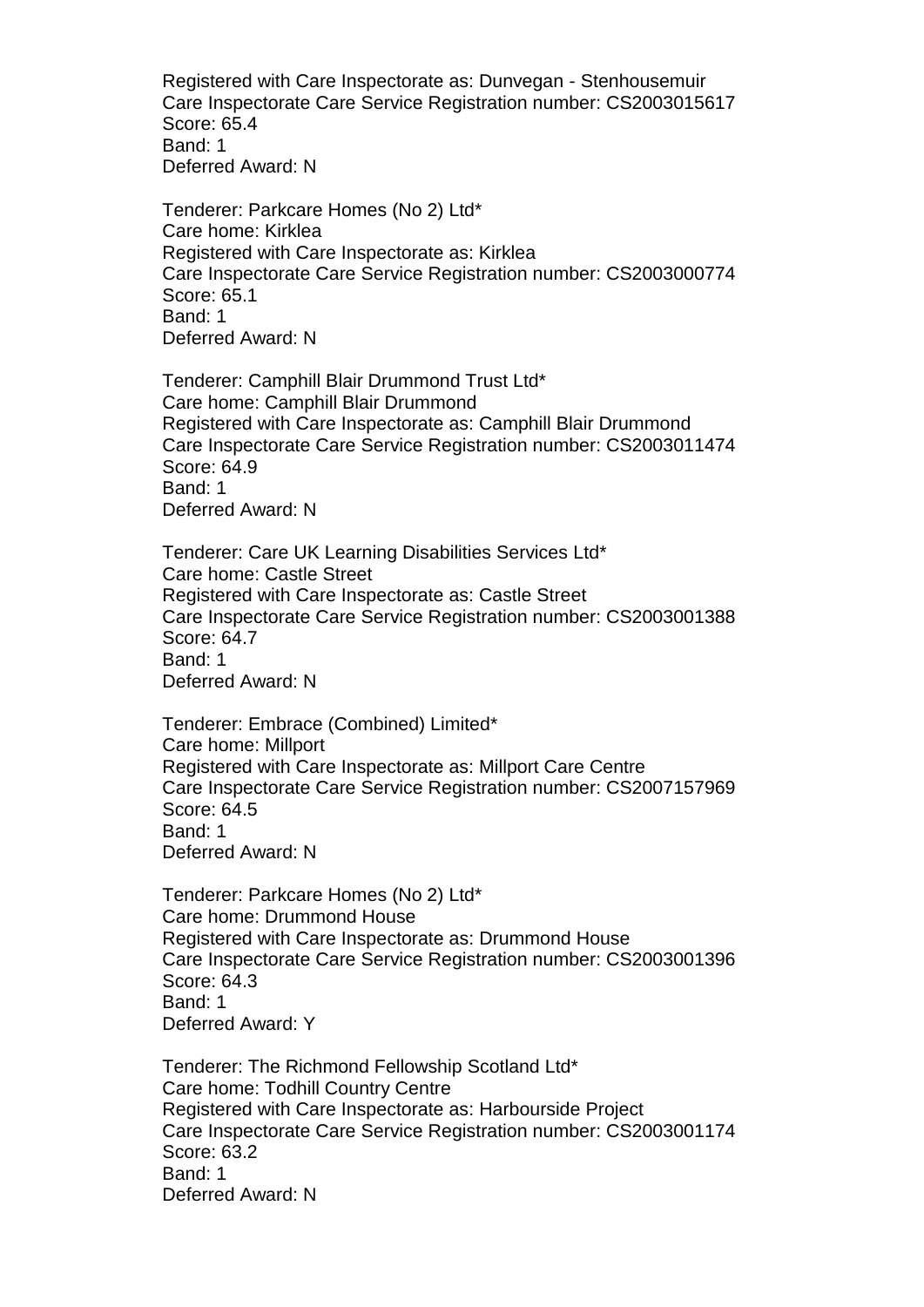Tenderer: Care UK Learning Disabilities Services Ltd\* Care home: Hollybank Registered with Care Inspectorate as: Hollybank Care Inspectorate Care Service Registration number: CS2011300798 Score: 62.4 Band: 1 Deferred Award: N

Tenderer: Tiphereth Ltd\* Care home: The Hollies Registered with Care Inspectorate as: The Hollies Care Inspectorate Care Service Registration number: CS2004073783 Score: 62.4 Band: 1 Deferred Award: N

Tenderer: Tiphereth Ltd\* Care home: Torphin House & Bluebell Cottage Registered with Care Inspectorate as: Tiphereth Ltd Care Inspectorate Care Service Registration number: CS2003011130 Score: 62.4 Band: 1 Deferred Award: N

Tenderer: The Mungo Foundation\* Care home: Assisi House Registered with Care Inspectorate as: Assisi House Care Inspectorate Care Service Registration number: CS2003000897 Score: 61.0 Band: 1 Deferred Award: N

Tenderer: Church of Scotland Social Care Council operating as CrossReach\* Care home: Cornerstone Threshold West of Scotland Residential Registered with Care Inspectorate as: Cornerstone Project Care Inspectorate Care Service Registration number: CS2003001401 Score: 59.6 Band: 1 Deferred Award: N

Tenderer: Embrace (Combined) Ltd\* Care home: Rockville Registered with Care Inspectorate as: Rockville Care Inspectorate Care Service Registration number: CS2008178209 Score: 59.2 Band: 1 Deferred Award: N

Tenderer: Milltown Community Ltd\* Care home: Milltown Community Registered with Care Inspectorate as: Milltown Community Care Inspectorate Care Service Registration number: CS2003000345 Score: 59.1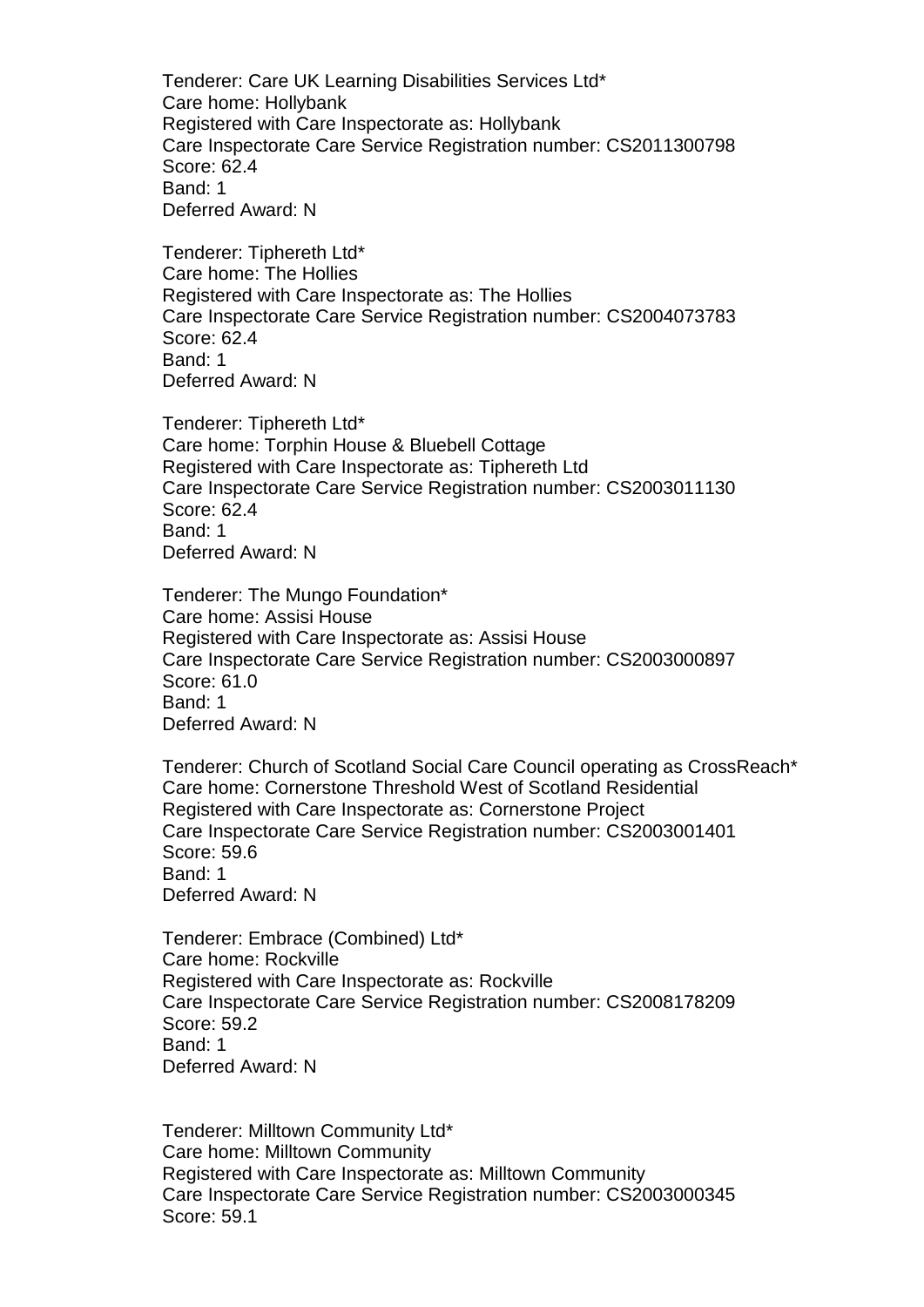Band: 2 Deferred Award: N

Tenderer: The Mungo Foundation Care home: Mitre House Registered with Care Inspectorate as: Mitre House Care Inspectorate Care Service Registration number: CS2003000910 Score: 59.0 Band: 1 Deferred Award: N

Tenderer: Embrace (Combined) Ltd\* Care home: Park Lodge Registered with Care Inspectorate as: Park Lodge Care Inspectorate Care Service Registration number: CS2005087265 Score: 58.7 Band: 1 Deferred Award: Y

Tenderer: Leonard Cheshire Disability\* Care home: Kirkliston Registered with Care Inspectorate as: 2 Kirklands Park Rigg Care Inspectorate Care Service Registration number: CS2003010998 Score: 58.6 Band: 2 Deferred Award: Y

Tenderer: Townend Care Ltd\* Care home: Townend Nursing Home Registered with Care Inspectorate as: Townend Nursing Home Care Inspectorate Care Service Registration number: CS2003010283 Score: 57.3 Band: 2 Deferred Award: N

Tenderer: ENABLE Glasgow Branch\* Care home: 19 Alder Road Registered with Care Inspectorate as: Alder Road Project Care Inspectorate Care Service Registration number: CS2003000839 Score: 56.5 Band: 1 Deferred Award: N

Tenderer: The Richmond Fellowship Scotland Ltd\* Care home: Plover Brae Registered with Care Inspectorate as: Plover Brae Care Inspectorate Care Service Registration number: CS2003011052 Score: 56.0 Band: 1 Deferred Award: N

Tenderer: The Mungo Foundation\* Care home: Elderslie Project Registered with Care Inspectorate as: Elderslie Project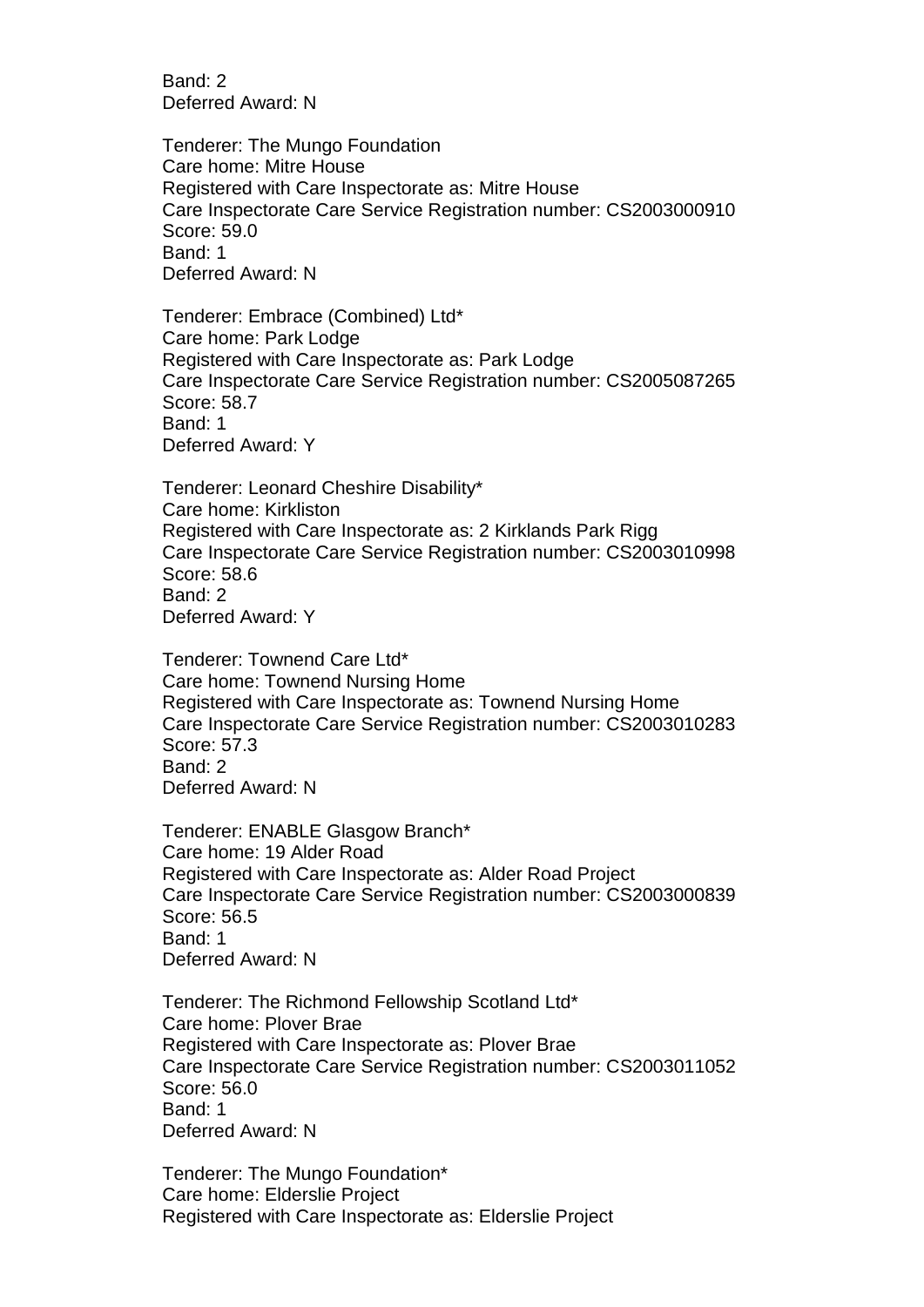Care Inspectorate Care Service Registration number: CS2004060920 Score: 55.8 Band: 1 Deferred Award: N

Tenderer: Church of Scotland Social Care Council operating as CrossReach\* Care home: The Bungalow Registered with Care Inspectorate as: The Bungalow Care Inspectorate Care Service Registration number: CS2003000264 Score: 54.4 Band: 1 Deferred Award: N

Tenderer: Parkcare Homes (No 2) Ltd\* Care home: Newhouse Registered with Care Inspectorate as: Newhouse Care Inspectorate Care Service Registration number: CS2003000773 Score: 54.2 Band: 2 Deferred Award: N

Tenderer: Parkcare Homes (No 2) Ltd\* Care home: Corsefield Registered with Care Inspectorate as: Corsefield Care Inspectorate Care Service Registration number: CS2014325454 Score: 53.8 Band: 1 Deferred Award: Y

Tenderer: Parkcare Homes (No 2) Ltd\* Care home: Millburn Homes Registered with Care Inspectorate as: Millburn Homes Care Inspectorate Care Service Registration number: CS2012311539 Score: 53.8 Band: 1 Deferred Award: N

Tenderer: The Mungo Foundation Care home: Crannog Care Home Registered with Care Inspectorate as: Crannog Care Home Care Inspectorate Care Service Registration number: CS2006125795 Score: 53.0 Band: 2 Deferred Award: N

Tenderer: Voyage 1 Limited t/a Voyage Care\* Care home: Abbey Gardens Registered with Care Inspectorate as: Abbey Gardens Nursing Home Care Inspectorate Care Service Registration number: CS2003010806 Score: 52.3 Band: 1 Deferred Award: Y

Tenderer: Camphill Rudolf Steiner School Ltd\*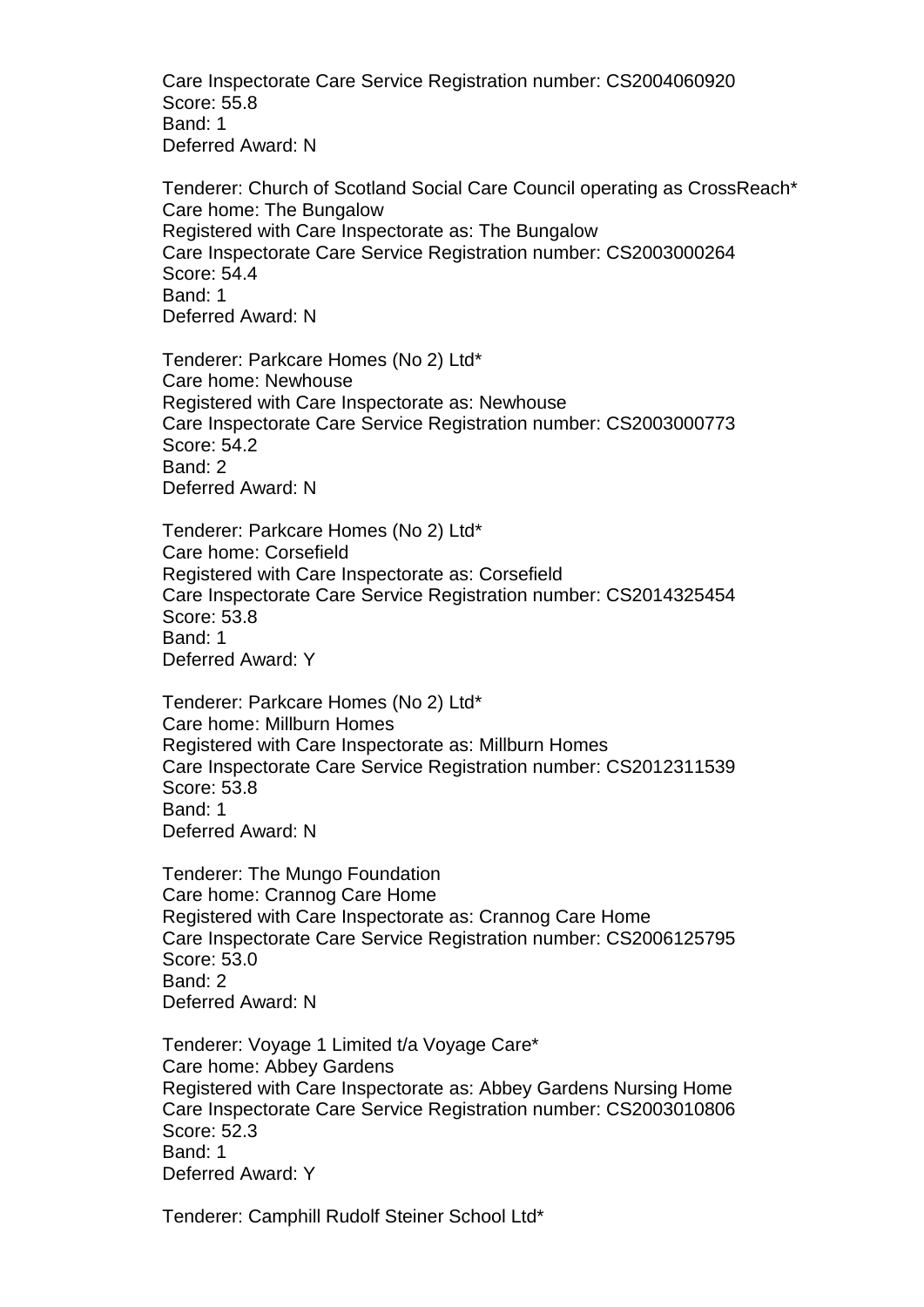Care home: Camphill School and Care Home Services Aberdeen Registered with Care Inspectorate as: Camphill School and Care Home Services Aberdeen Care Inspectorate Care Service Registration number: CS2009196657 Score: 52.3 Band: 1 Deferred Award: Y

Tenderer: The Mungo Foundation\* Care home: Lanark Project Registered with Care Inspectorate as: Lanark Project Care Inspectorate Care Service Registration number: CS2003001400 Score: 51.7 Band: 2 Deferred Award: N

Tenderer: Guthrie Court Ltd\* Care home: Moorpark Place Registered with Care Inspectorate as: Moorpark Place Kilbirnie Care Inspectorate Care Service Registration number: CS2011301541 Score: 50.3 Band: 1 Deferred Award: N

Tenderer: Embrace (Combined) Ltd\* Care home: Blackwood Registered with Care Inspectorate as: Blackwood Care Centre Care Inspectorate Care Service Registration number: CS2011286816 Score: 49.9 Band: 2 Deferred Award:Y

Tenderer: ENABLE Glasgow Branch\* Care home: Balshagray House Registered with Care Inspectorate as: Balshagray House Care Inspectorate Care Service Registration number: CS2003000838 Score: 49.8 Band: 2 Deferred Award: N

Tenderer: Embrace (Combined) Ltd\* Care home: Kirkton House Nursing Home Registered with Care Inspectorate as: Kirkton House Nursing Home Care Inspectorate Care Service Registration number: CS2005089201 Score: 49.7 Band: 2 Deferred Award: N

Tenderer: Archway (Respite Care and Housing ) Ltd\* Care home: Archway, Berryden Mills (Berryden Mills, Aberdeen) Registered with Care Inspectorate as: Berryden Mills Care Inspectorate Care Service Registration number: CS2003000243 Score: 49.6 Band: 1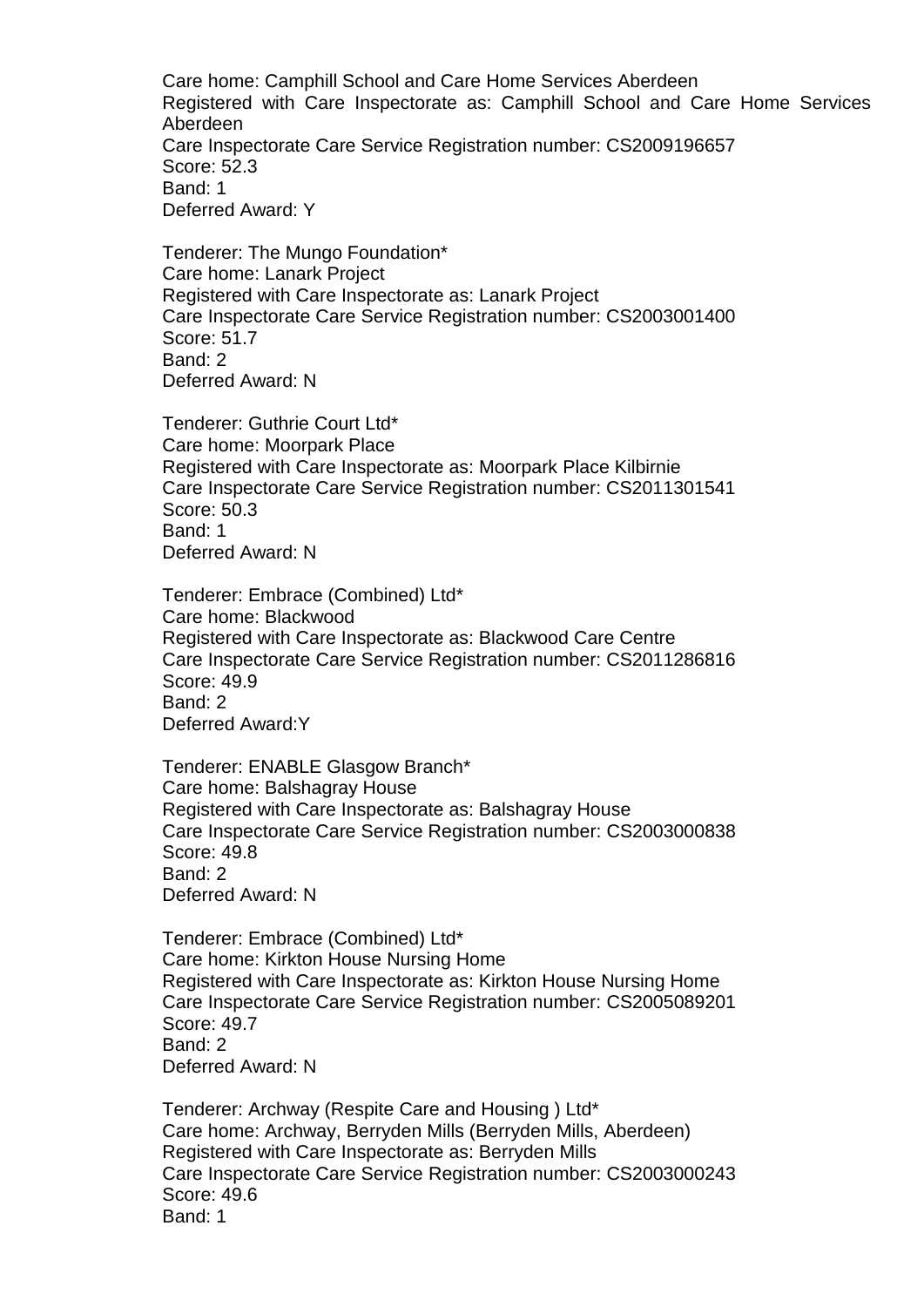Deferred Award: N

Tenderer: Sense Scotland \* Care home: Overbridge Registered with Care Inspectorate as: SENSE (Overbridge) 1+2 + Annexe Care Inspectorate Care Service Registration number: CS2003000891 Score: 48.2 Band: 1 Deferred Award: Y

Tenderer: Oakview Estates Ltd t/a Danshell Group\* Care home: Ellen Mhor Registered with Care Inspectorate as: Ellen Mhor Care Inspectorate Care Service Registration number: CS2013318501 Score: 48.0 Band: 1 Deferred Award: N

Tenderer: Oakview Estates Ltd t/a Danshell Group Care home: Ranaich House Registered with Care Inspectorate as: Ranaich House Care Inspectorate Care Service Registration number: CS2013318502 Score: 48.0 Band: 1 Deferred Award: N

Tenderer: Oakview Estates Ltd t/a Danshell Group\* Care home: Trinity House Registered with Care Inspectorate as: Trinity House Care Inspectorate Care Service Registration number: CS2013318503 Score: 48.0 Band: 1 Deferred Award: N

Tenderer: Voyage 1 Limited t/a Voyage Care \* Care home: Barrington House Registered with Care Inspectorate as: Barrington House Care Inspectorate Care Service Registration number: CS2003001164 Score: 46.9 Band: 1 Deferred Award: N

Tenderer: Voyage 1 Limited t/a Voyage Care\* Care home: Beechmount Registered with Care Inspectorate as: Beechmount Care Inspectorate Care Service Registration number: CS2003001296 Score: 46.8 Band: 1 Deferred Award:N

Tenderer: Tigh a'Chomainn Camphill Ltd Care home: Tigh a'Chomainn Camphill Registered with Care Inspectorate as: Tigh-A'Chomainn Care Inspectorate Care Service Registration number: CS2003000261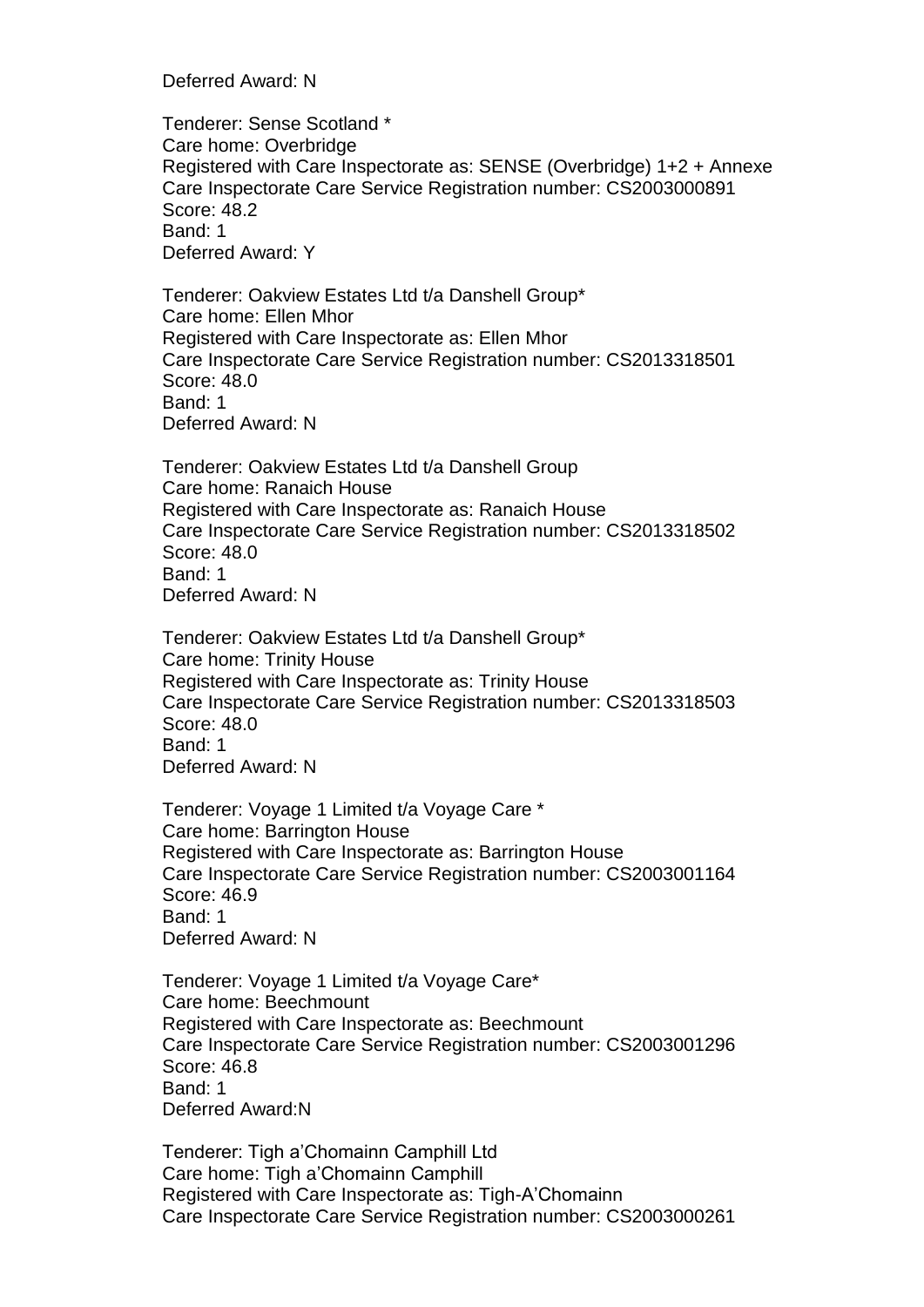Score: 46.8 Band: 2 Deferred Award: N

Tenderer: Voyage 1 Limited t/a Voyage Care\* Care home: Treddinoch Registered with Care Inspectorate as: Treddinoch Care Inspectorate Care Service Registration number: CS2003011572 Score: 46.7 Band: 1 Deferred Award: N

Tenderer: The National Autistic Society\* Care home: Catrine Bank Registered with Care Inspectorate as: not registered as a care home Care Inspectorate Care Service Registration number: N/A Score: 46.3 Band: 1 Deferred Award: Y

Tenderer: Swanton Care and Community \* Care home: Southfields Registered with Care Inspectorate as: Southfields Care Inspectorate Care Service Registration number: CS2003055991 Score: 46.2 Band: 1 Deferred Award: Y

Tenderer: Archway (Respite Care and Housing) Limited\* Care home: Archway, Dyce (153 Victoria Street, Aberdeen) Registered with Care Inspectorate as: 153 Victoria Street Care Inspectorate Care Service Registration number: CS2003000242 Score: 45.1 Band: 1 Deferred Award: N

Tenderer: Archway (Respite Care and Housing) Limited Care home: Archway, Two Mile Cross (31 Tow Mile Cross, Aberdeen) Registered with Care Inspectorate as: 31 Two Mile Cross Care Inspectorate Care Service Registration number: CS2003000245 Score: 45.1 Band: 1 Deferred Award: N

Tenderer: Scottish Autism\* Care home: South West - Staikhill Registered with Care Inspectorate as: Scottish Autism – South West Area Services - **Staikhill** Care Inspectorate Care Service Registration number: CS2003015114 Score: 44.0 Band: 1 Deferred Award: N

Tenderer: Scottish Autism \*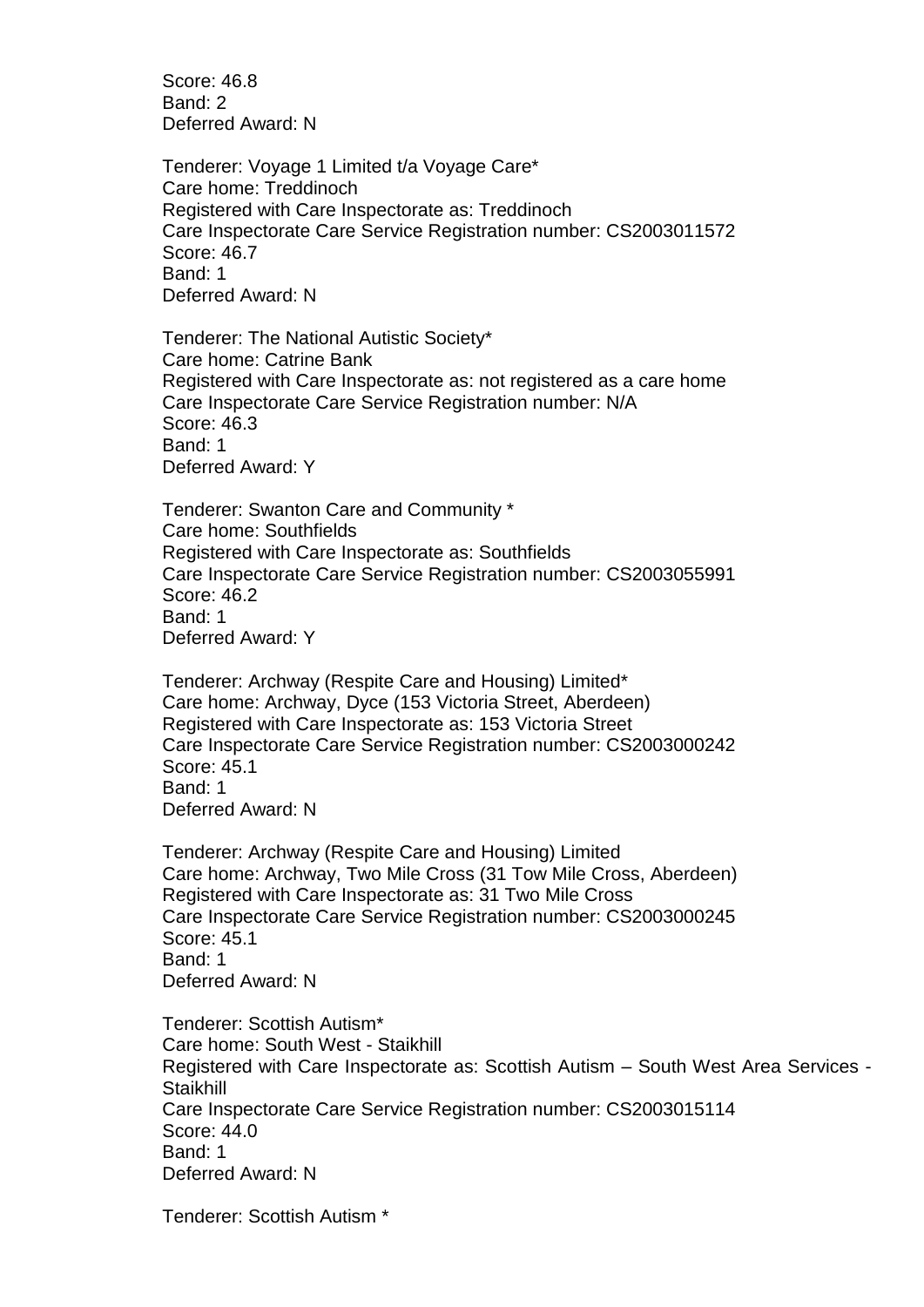Care home: Parkside Court Registered with Care Inspectorate as: Parkside Court Care Inspectorate Care Service Registration number: CS2003011035 Score: 43.4 Band: 1 Deferred Award: N

Tenderer: Scottish Autism\* Care home: Central Supported Accommodation Registered with Care Inspectorate as: Scottish Autism, Central Scotland Area Services – Supported Accommodation Care Inspectorate Care Service Registration number: CS2003011551 Score: 42.1 Band: 1 Deferred Award: N

Tenderer: Embrace (Combined) Limited\* Care home: Birch House Registered with Care Inspectorate as: Birch House Care Inspectorate Care Service Registration number: CS2005089202 Score: 42.0 Band: 2 Deferred Award: Y

Tenderer: Archway (Respite Care and Housing) Limited\* Care home: Archway, Westburn Road (71 Westburn Road) Registered with Care Inspectorate as: 71 Wesburn Road Care Inspectorate Care Service Registration number: CS2003000244 Score: 41.2 Band: 2 Deferred Award: N

Tenderer: Voyage 1 Limited t/a Voyage Care\* Care home: 34 – 38 Mannering Avenue Registered with Care Inspectorate as: 34 – 38 Mannering Avenue Care Inspectorate Care Service Registration number: CS2009228236 Score: 39.2 Band: 1 Deferred Award: Y

Tenderer: Camphill Rudolf Steiner School Ltd\* Care home: Cairnlee house Registered with Care Inspectorate as: Cairnlee House Care Inspectorate Care Service Registration number: CS2003000252 Score: 37.7 Band: 2 Deferred Award: N

Tenderer: Scottish Autism \* Care home: 149 Lamphinnas Road Registered with Care Inspectorate as: 149 Lamphinnas Road Care Inspectorate Care Service Registration number: CS2003006903 Score: 34.6 Band: 1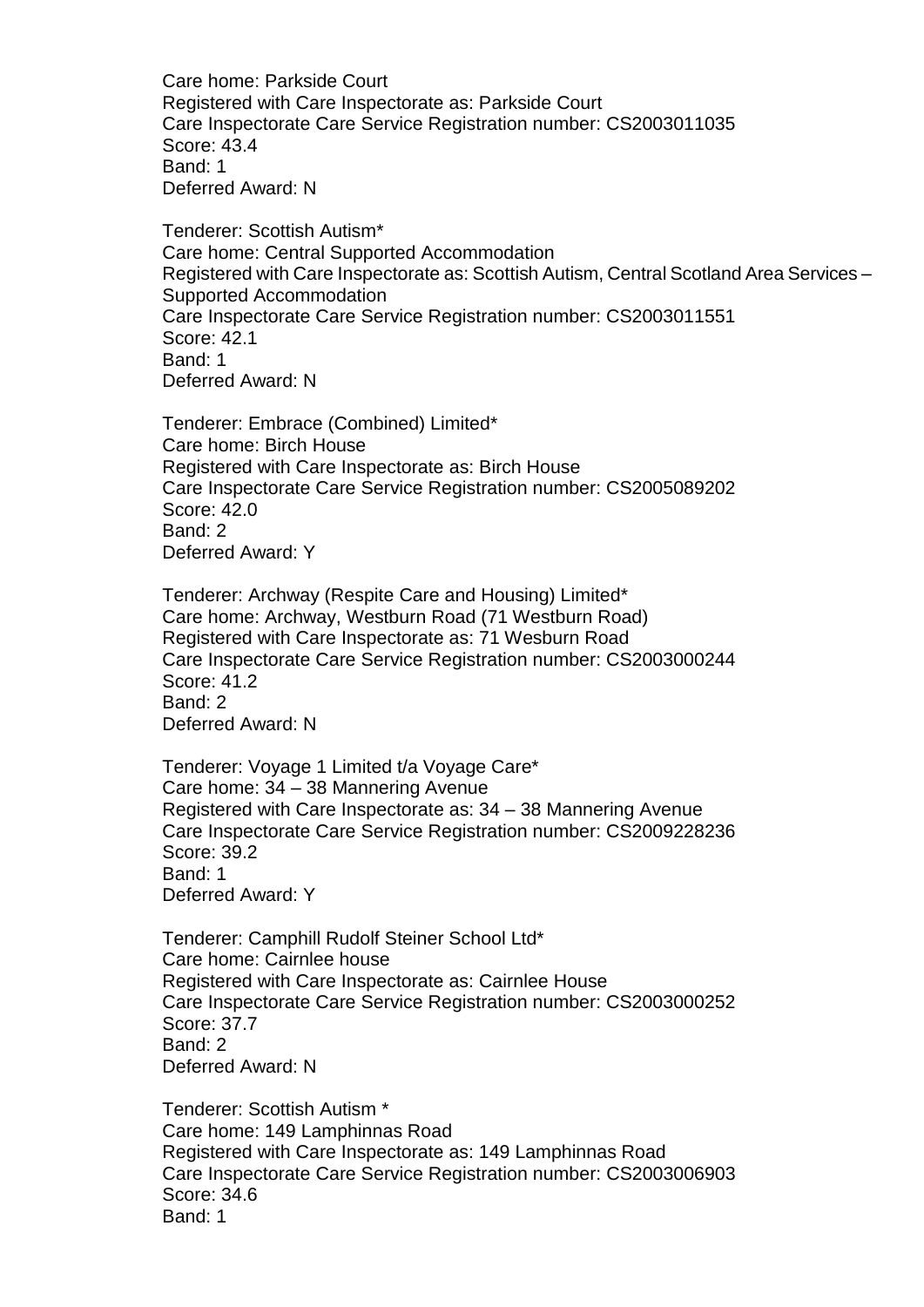Deferred Award: N

Tenderer: Inspired Independent Living\* Care home: West Park Care Home Registered with Care Inspectorate as: not registered as a care home Care Inspectorate Care Service Registration number: N/A Score: 32.9 Band: 1 Deferred Award: Y

Tenderer: Scottish Autism\* Care home: Clannalba Respite and Transitional Assessment Service Registered with Care Inspectorate as: Clannalba Respite and Transitional Assessment **Service** Care Inspectorate Care Service Registration number: CS2003001385 Score: 26.7 Band: 1 Deferred Award: N

Tenderer: Orems Care Services Care home: Ashleigh Cottage Registered with Care Inspectorate as: Orems Care Services Ltd - Gargunnock Care Inspectorate Care Service Registration number: CS2003055637 Score: 24.9 Band: 1 Deferred Award: N

Tenderer: Scottish Autism\* Care home: New Ridgepark Registered with Care Inspectorate as: New Ridgepark Care Inspectorate Care Service Registration number: CS2003001386 Score: 24.5 Band: 1 Deferred Award: N

Asterisk (\*) denotes recommended providers

# 8 **APPOINTMENT OF THE HEAD OF CUSTOMER AND BUSINESS SERVICES**

There was submitted an amended report by the Director of Scotland Excel advising of the recruitment process for the appointment of the Head of Customer and Business Services.

#### **DECIDED**:

(a) That the recruitment process detailed in the report be noted;and

(b) That S Brannagan be appointed to the post of Head of Customer and Business Services.